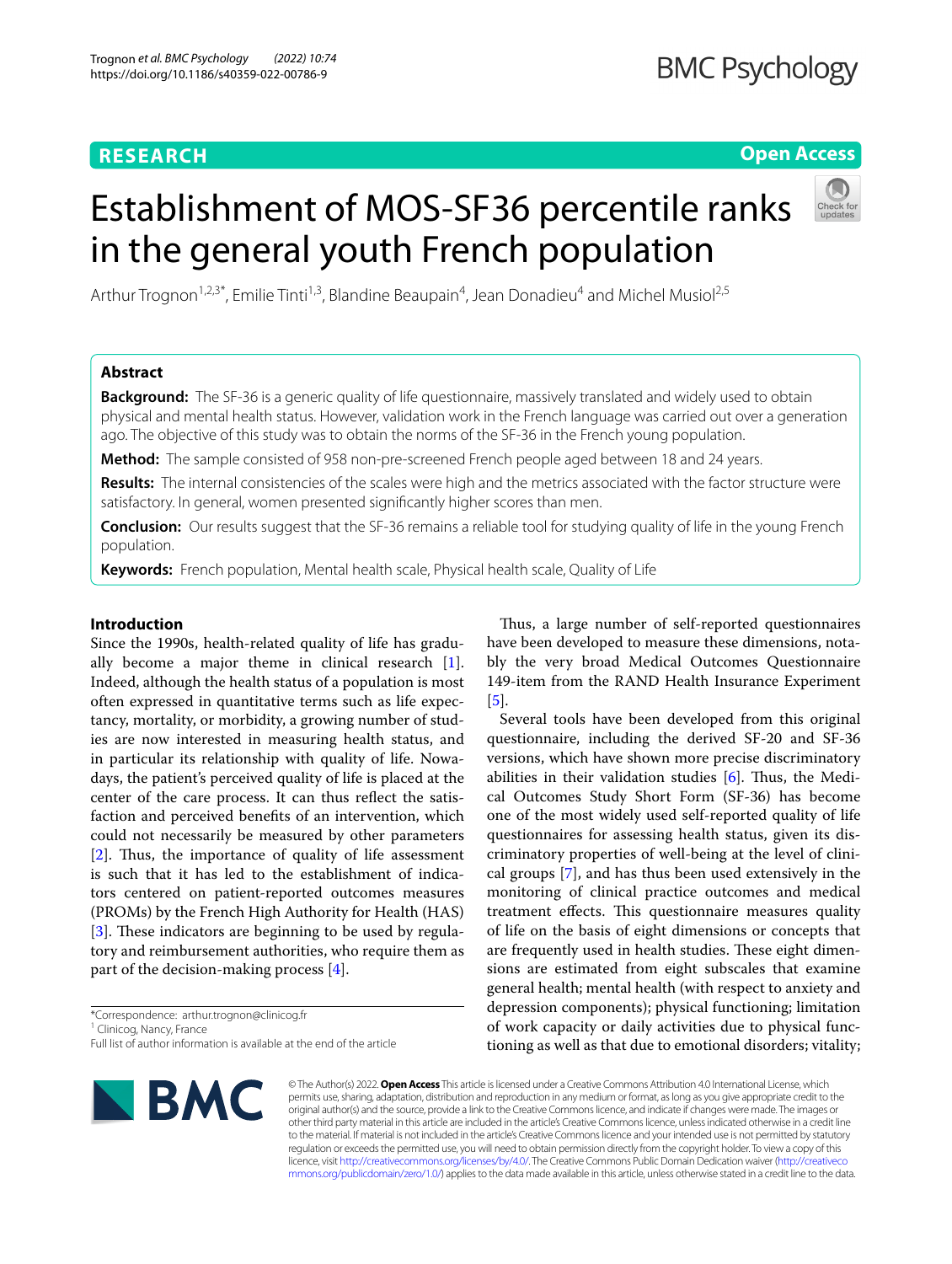pain; and social functioning. The SF36 has already been evaluated numerous times for its diferential performance in comparison with other perceived quality of life questionnaires in diferent clinical settings, including the Euroqol questionnaire [[8\]](#page-4-7); the Sickness Impact Profle [[9\]](#page-4-8); and the Hopkins Symptom Checklist 25 [[10\]](#page-4-9) with similar qualities. However, it would appear that the SF-36 stands out for its operational qualities in the assessment of general health, as well as its ease and speed of administration [[9](#page-4-8), [10\]](#page-4-9).

The questionnaire has already been translated several times into French, and norms have been obtained for the French [[11](#page-4-10)] and Swiss [[12\]](#page-4-11) populations, but they were established almost a generation ago. In addition, no work has been done to our knowledge to establish SF-36 norms expressed as percentile ranks. The purpose of this study was to establish the norms of the SF-36 in the youth French population (15–24 years) as percentile ranks and to reassess its psychometric properties in terms of reliability and validity, in order to provide a baseline in the general young population and to provide a tool that can be used in clinical routine.

# **Material and methods**

#### **Study design**

The questionnaire was adapted in the formulation of the items from the version proposed by (Richard et al. 2000) [[12\]](#page-4-11). It was then computerized using the Google Form tool. Sampling was carried out randomly by distributing the questionnaire on social networks, without direct contact with the participants and on the basis of anonymous voluntary contributions. Only age, gender, and date of completion were collected, ensuring complete anonymity for participants. An exclusion criterion in terms of age (>24 years) was applied after data collection during data preprocessing.

# **Subjects**

Nine hundred and fifty-eight  $(n=958)$  not preselected adults (mean age = 22.1 years;  $SD = 1.76$ ) from the general French population participated in this study. Participants screening was completed online, and ethical consents were obtained online in agreement with the Declaration of Helsinki. The study was approved by the "Comité de Protection des Personnes Sud-Est VI". Full measures were available for all subjects. No minors were included in the study.

## **Questionnaire: the MOS‑SF36**

The SF-36 is a short 36-item behavioural questionnaire measuring eight quality of life dimensions: general health (GH-5 items), vitality (VT-4 items), bodily pain (BP-2 items), limitation of physical problems (RP-4 items), limitation of emotional problems (RE-3 items), mental health (MH-5 items), and physical functioning (PF-10 items), social functioning (SF-2 items). The SF-36 also includes an item to estimate the change in the subject's health status during the year preceding the assessment (HC).

# **Scoring**

For each dimension, item responses were re-encoded on a scale ranging from 0 (best) to 100 (worst), following the standard SF-36 scoring algorithm [[13\]](#page-4-12), adapted for a 5-point Likert scale. The algorithm used is available in Table [1](#page-1-0) and the full questionnaire used in the study is available in Additional fle [1](#page-4-13).

For the calculation of the composite scores, we averaged the PF, RP, BP and GH subscales for the physical composite score (PCS) and averaged the VT, SF, RE and MH subscales for the mental composite score (MCS).

#### **Internal consistency and reliability**

Internal consistency and reliability of the items were examined by Cronbach's alpha. Reasonable acceptability criterion was set to .70  $\leq a \leq .90$  with exceeding lower

<span id="page-1-0"></span>**Table 1** Scoring algorithm for the SF-36 questionnaire

| Item number                     | Participant's response | Scoring      |
|---------------------------------|------------------------|--------------|
| 1, 2, 20, 22, 34, 36            | $\mathbf{1}$           | 100          |
|                                 | $\overline{2}$         | 75           |
|                                 | 3                      | 50           |
|                                 | $\overline{4}$         | 25           |
|                                 | 5                      | $\mathbf{0}$ |
| 3, 4, 5, 6, 7, 8, 9, 10, 11, 12 | 1                      | $\mathbf 0$  |
|                                 | $\overline{2}$         | 50           |
|                                 | 3                      | 100          |
| 13, 14, 15, 16, 17, 18, 19      | $\mathbf{1}$           | $\mathbf 0$  |
|                                 | $\overline{2}$         | 100          |
| 21, 23, 26, 27, 30              | 1                      | 100          |
|                                 | $\overline{2}$         | 75           |
|                                 | $\overline{3}$         | 50           |
|                                 | $\overline{4}$         | 25           |
|                                 | 5                      | $\mathbf 0$  |
| 24, 25, 28, 29, 31              | 1                      | $\mathbf 0$  |
|                                 | $\overline{2}$         | 25           |
|                                 | 3                      | 50           |
|                                 | $\overline{4}$         | 75           |
|                                 | 5                      | 100          |
| 32, 33, 35                      | 1                      | $\mathbf{0}$ |
|                                 | $\overline{2}$         | 25           |
|                                 | 3                      | 50           |
|                                 | $\overline{4}$         | 75           |
|                                 | 5                      | 100          |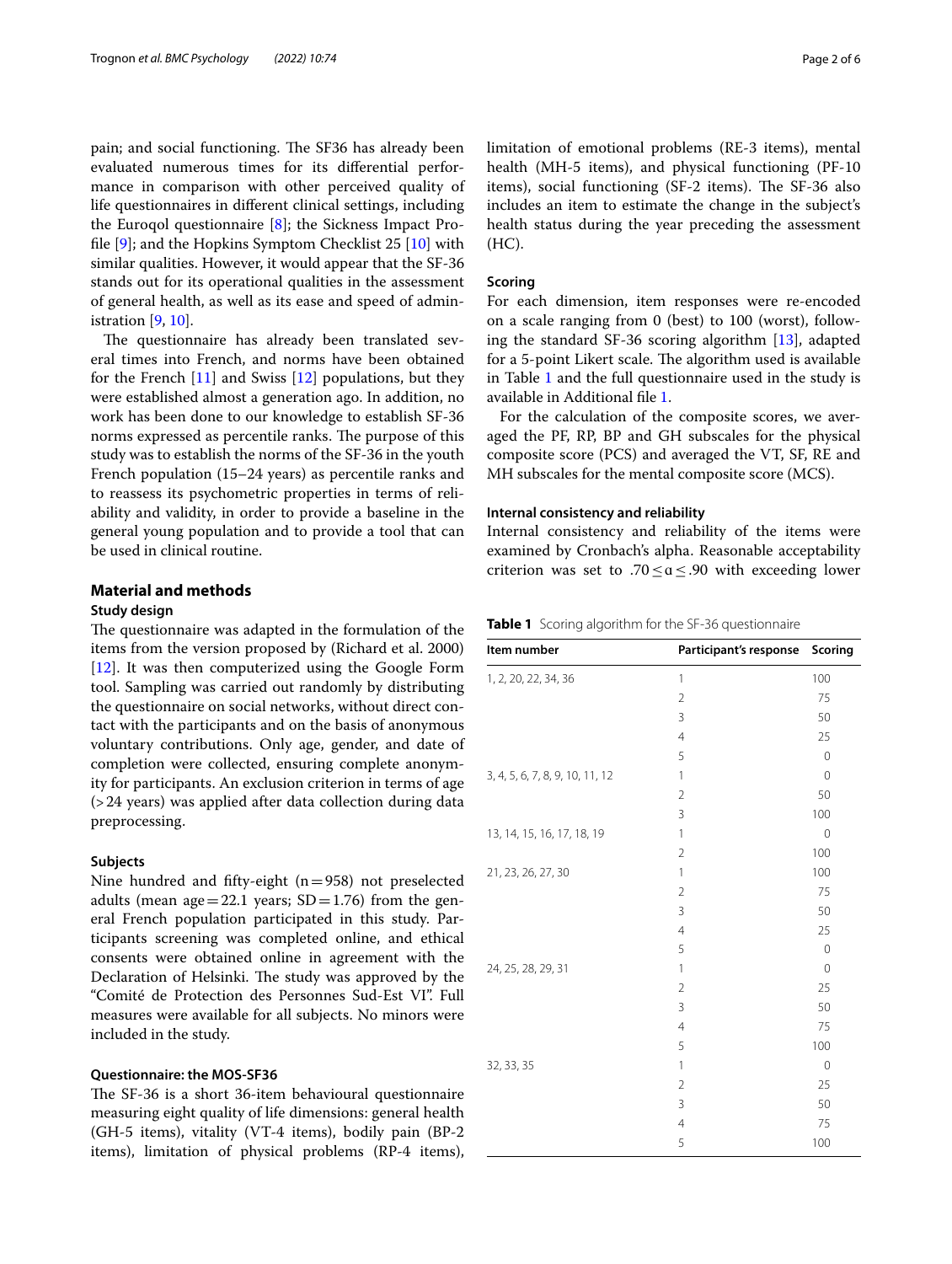bound meaning a low reliability, and exceeding higher bound meaning too many similar items, decreasing the scale's true reliability [\[14,](#page-4-14) [15](#page-4-15)].

# **Factor structure**

In order to test our 8-factors model for SF-36 and assess construct validity, we conducted a confrmatory factor analysis. Generalized least squares method was performed in order to test the ft capability of the factor structure. Model ft was assessed using the following ft indices: we used the  $\chi^2$  test statistic for absolute fit; the comparative ft index (CFI) and Tucker-Lewis Index (TLI) for fit relative to a null model  $[16–18]$  $[16–18]$  $[16–18]$  $[16–18]$ ; the Standardized Root Mean Square Residual [\[19](#page-4-18)] and the Root Mean Square Error of Approximation [[20](#page-4-19)] for overall ft. Accordingly to Hu and Bentler (1999) [[17](#page-4-20)], we assumed that our 8-factors model ft well if CFI>.95; TLI>.95; RMSEA<.06 and SRMR<.08. All statistical analyses were coded in R with Lavaan library and interpreted in RStudio v1.0.143.

## **Results**

## **Descriptive statistics**

Descriptive statistics of the study sample are shown in Table [2.](#page-2-0) Results showed that women reported poorer health compared to men for all variables except for BP.

#### **Internal consistency and reliability**

Results concerning internal consistency and reliability are presented in Table [3](#page-2-1) and Additional fle [3](#page-4-21): Table S12. Data showed that the SF-36 questionnaire carries high internal consistency and reliability even when an item is dropped.

The Cronbach alpha was measured at .88  $[CI_{95\%} = .87-.89]$  for the full SF-36 questionnaire.

<span id="page-2-0"></span>**Table 2** Descriptive statistics of the study sample

| Parameter            | Men ( $n = 397$ )     | Women $(n=561)$       |
|----------------------|-----------------------|-----------------------|
| Age                  | $21.43 \ (\pm 1.81)$  | $20.87 \ (\pm 1.69)$  |
| Socio-cultural level | $3.74 \ (\pm 1.12)$   | $3.6 (\pm 1.15)$      |
| GH.                  | 28.1 $(\pm 18.49)$    | $34.59 \ (\pm 21.88)$ |
| VT                   | 46.82 $(\pm 18.14)$   | $56.99 \ (\pm 18.41)$ |
| <b>BP</b>            | 84.73 $(\pm 15.57)$   | 79.05 (± 17.41)       |
| <b>RP</b>            | $16.69 \ (\pm 26.35)$ | $23.8 (\pm 33.9)$     |
| <b>RF</b>            | $29.89 \ (\pm 37.85)$ | 46.76 $(\pm 41.23)$   |
| MH                   | $35.09 \ (\pm 21.06)$ | $47.17 (\pm 21.62)$   |
| PF                   | $3.36 \ (\pm 8.97)$   | $5.76 \ (\pm 9.61)$   |
| SF                   | 52.7 $(\pm 8.91)$     | 53.34 $(\pm 9.53)$    |
| HC.                  | 45.97 $(\pm 23.62)$   | 47.5 ( $\pm$ 25.58)   |
| PCS                  | $33.96 \ (\pm 9.37)$  | $35.8 (\pm 11.17)$    |
| <b>MCS</b>           | 42.45 $(\pm 17.21)$   | 51.03 $(\pm 17.63)$   |

<span id="page-2-1"></span>**Table 3** Internal consistency and reliability for the SF-36 questionnaire

| Subscale      | Cronbach's<br>alpha | Lower<br>confidence<br>bound | Upper<br>confidence<br>bound |
|---------------|---------------------|------------------------------|------------------------------|
| GH (5 items)  | .78                 | .75                          | .79                          |
| VT (4 items)  | .81                 | .79                          | .83                          |
| BP (2 items)  | .80                 | .77                          | .82                          |
| RP (4 items)  | .78                 | .76                          | .80                          |
| RE (3 items)  | .80                 | .78                          | .82                          |
| MH (5 items)  | .87                 | .86                          | .88                          |
| PF (10 items) | .84                 | .79                          | .82                          |
| SF (2 items)  | .85                 | .83                          | .86                          |

When each of the SF-36 items was removed from the analysis in order to assess robustness, Cronbach's alpha remained high (varying from .87 to .89 with mean<sub>a</sub> = .88, SD = .007; Additional file [3](#page-4-21): Table S12). Measures for the subscales ranged from .78 to .85. All measures were above the minimum acceptable rate of .70 and was close to the maximum expected value of .9 (Table [3\)](#page-2-1).

# **Confrmatory factor analysis**

Confrmatory factor analysis suggested that the 8-factor model ft well with the SF-36 questionnaire, except for the CFI and TLI which remains slightly below the pre-defined cut-off  $[\chi^2_{(595)} = 2247, p < .001, CFI = .89,$  $TLI=.88$ , RMSEA = .058, SRMR = .053]. We assumed that, based on these indices, this sample has an acceptable ft to the 8-factor model.

Additional file [3:](#page-4-21) Table S13 shows the standardized factor loadings for the SF-36. The analysis revealed factor loadings in the range of .5 to .86 for the GH factor, .69 to .85 for the MH factor, .69 to .73 for the VT factor, .77 to .87 for the BP factor, .85 to .87 for the SF factor, .69 to .81 for the RE factor, .62 to .73 for the RP factor, and .41 to .68 for PF.

#### **Justifcation of the normative approach**

A two-ways ANOVA (dimension \* gender) on the measured score showed a signifcant efect of gender (F(1,41202)=84.75, *p* < .001), dimension  $(F_{(8,41202)}=8942.02, p<.001)$ , and a significant interaction between gender and dimension  $(F_{(8,41202)}=18.59)$ ,  $p < .001$ ). Since this significant interaction indicated that the distribution within the dimensions of the SF-36 was directly dependent on the factor of gender, we decided to separate them in the setting of the norms.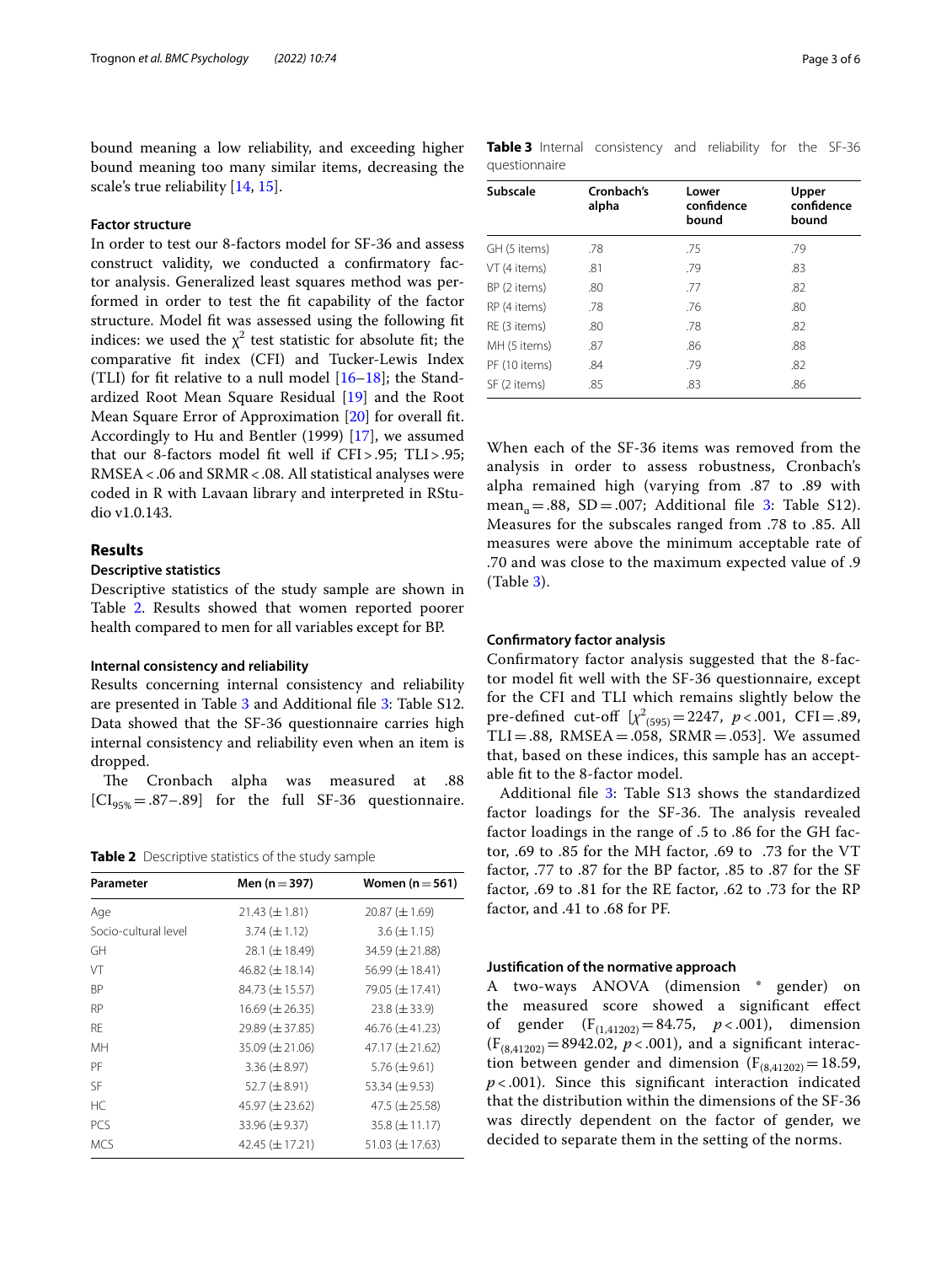#### **Normative values**

Normative data for the SF-36 composite scores expressed in percentiles are presented in Table [4.](#page-3-0) The full percentiles for the 8 subscales, the 2 composite factors and HC item are available in Additional fle [3](#page-4-21): Tables S1–S11. Women showed higher scores compared to men for each scale except for BP.

# **Discussion**

The present study verified the reliability and the internal consistency of the French version of the 36-Item Short Form Survey (SF-36) questionnaire in a young population.

Cronbach's alpha measures suggested that the SF-36 questionnaire was internally reliable, with measured alphas remaining in the .70 ≤  $a$  ≤ .90 interval recommended by Bland and Altman (1997) and DeVellis (2003).

Further confrmatory factor analysis supported the eight-factor structure of the SF-36 questionnaire, with items 1; 33; 34; 35; 36 grouped in the "General Health" factor, items 23; 27; 29; 31 grouped in the "Vitality" factor, items 21; 22 grouped in the "Body Pain" factor, items 13; 14; 15; 16 grouped in the "Role limitation: Physical" factor, items 17; 18; 19 grouped in the "Role limitation: Emotional" factor, items 24; 25; 26; 28; 30 grouped in the "Mental Health" factor, items 3; 4; 5; 6; 7; 8; 9; 10; 11; 12 grouped in the "Physical Functioning" factor, and items 20; 32 grouped in the "Social Functioning" factor. Analysis suggested that this model is close to the standards defned by Hu and Bentler (1999), with only CFI and TLI which remains slightly below the cut-off.

We then performed an analysis of variance that suggested some gender diferences in self-reported responses, with women reporting lower quality of life than men for all domains studied except BP. In a general manner, authors commonly agrees that women report a lower quality of life than men  $[21-23]$  $[21-23]$  $[21-23]$ , especially in

<span id="page-3-0"></span>**Table 4** Normative data for the SF-36 composite scores expressed in centiles

| SF-36 scale percentiles        | Men    | Women  |
|--------------------------------|--------|--------|
| Mental composite score (MCS)   |        |        |
| 25                             | 28.12  | 36.46  |
| 50                             | 37.18  | 50.41  |
| 75                             | 51.98  | 65.31  |
| 99                             | 78.45  | 83.875 |
| Physical composite score (PCS) |        |        |
| 25                             | 26.875 | 27.5   |
| 50                             | 31.25  | 32.5   |
| 75                             | 37.5   | 41.875 |
| 99                             | 58.85  | 66.875 |

Western countries where lower quality of life scores were measured in women, in correlation with higher depression and sleep disorder score measures [[24](#page-4-24)]. However, our work is, to our knowledge, the only one to report gender diferences between all scales, except for body pain. This observation could be explained by the existing diference between men and women regarding pain perception. Previous studies have indeed shown gender diferences regarding the experience of pain [[25](#page-4-25)]. However, it is commonly accepted that women typically report more severe and frequent complaints about pain [[26](#page-4-26)], including in pain thresholding experiments [[27](#page-4-27)], suggesting that women should report higher scores. This lack of significant difference in the Body Pain dimensions could thus be explained by the phenomenon of habituation, measured in experimental pain paradigms [\[28](#page-4-28)[–30\]](#page-5-0), which would lead women to score more positively on items measuring perceived pain, despite experiencing greater and more frequent pain events overall. This hypothesis is strengthened by the experimental pain literature, some of whose results suggest a more rapid adaptation and habituation to pain in women in contrast to men  $[31-33]$  $[31-33]$ , whose effects are objectivable at the neurophysiological level [[34\]](#page-5-3).

Finally, we established normative and percentile data for all eight subscales of the SF-36, as well as for its single-item subscale and in its physical and mental composite scores.

## **Conclusion**

The present work strengthened existing SF36 data regarding its internal consistency in measuring physical and mental health. The study provides norms expressed in percentile ranks for the young French population.

## **Study limitations**

The study has some limitations. First of all, the representativeness of the sample seems limited, as the observations were collected on the basis of volunteers frequenting the social networks. Moreover, given the lack of contact between the participants and the experimenters, it was not possible to control whether some participants completed the questionnaire more than once, nor estimate the real response rate or evaluate the test–retest reliability. Furthermore, we did not conduct an examination in terms of convergent and discriminant validities. Finally, although the description of the questionnaire clearly identifed the target population as the general healthy population, it was not possible to control for the presence of individuals with medical conditions in the sample.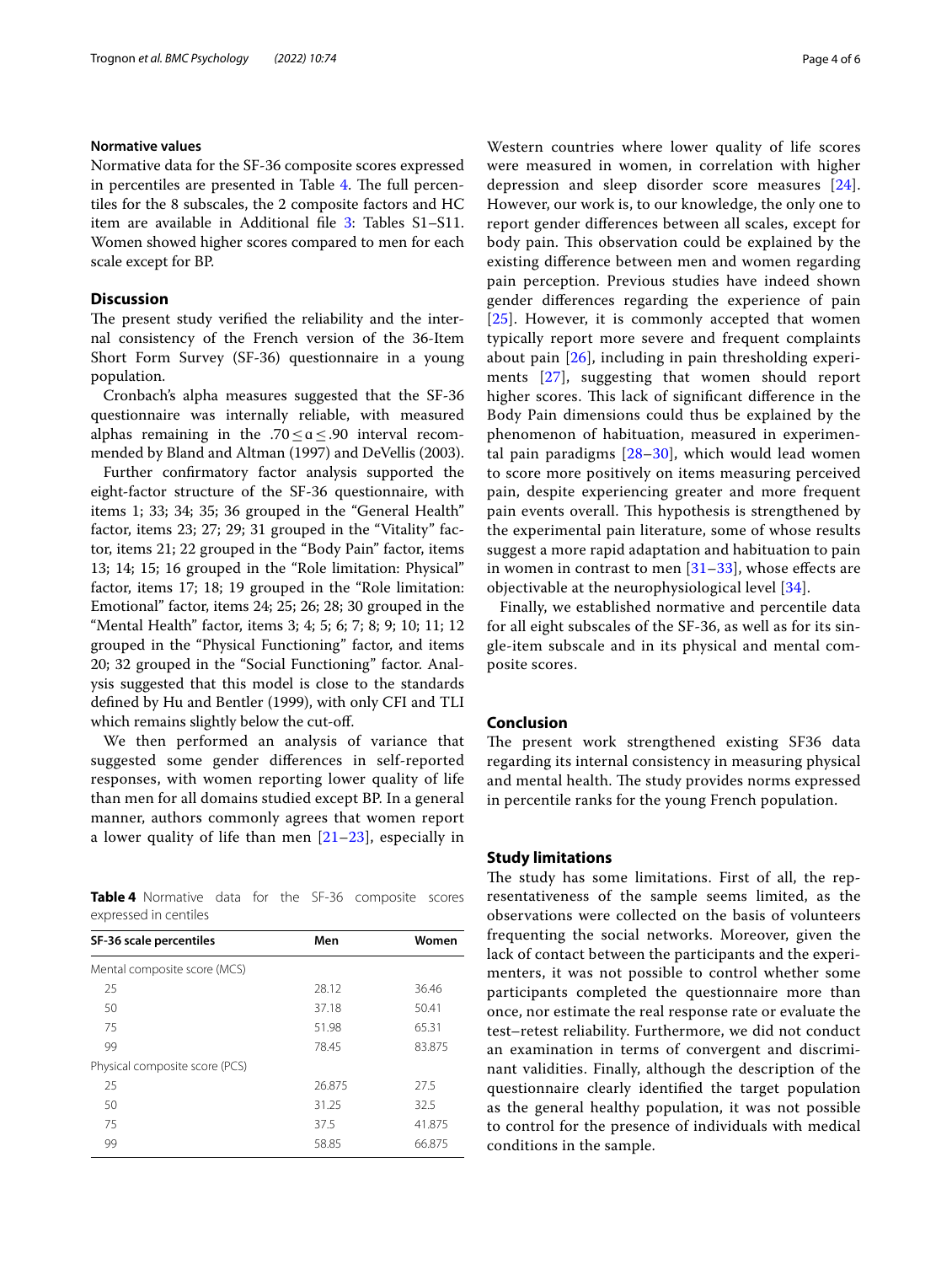# **Supplementary Information**

The online version contains supplementary material available at [https://doi.](https://doi.org/10.1186/s40359-022-00786-9) [org/10.1186/s40359-022-00786-9](https://doi.org/10.1186/s40359-022-00786-9).

<span id="page-4-29"></span><span id="page-4-13"></span>**Additional fle 1:** MOS-SF36 scale version used in the present study with associated factors and scaling.

<span id="page-4-21"></span>**Additional fle 2:** Dataset used in the present study.

**Additional fle 3:** Internal consistency and reliability of the MOS-SF36 if an item is dropped.

#### **Acknowledgements**

Not applicable.

#### **Authors' contributions**

AT created the experimental protocol. ET collected the data. AT and ET performed the statistical processing of the data, the production of the tables, and wrote the paper. JD, BB, and MM supervised the work. All authors read and approved the fnal manuscript.

#### **Funding**

Not applicable.

### **Data availability**

The dataset analyzed during the current study is available in Additional fle [2](#page-4-29) ("sf36\_supplementaryFile2.xlsx").

# **Declarations**

#### **Ethics approval and consent to participate**

The study was approved by the Comité de Protection des Personnes Sud-Est VI (protocol number: 20.02.24.42827). Informed Consent was obtained online before the completion of the survey. The research was performed in accordance with the Declaration of Helsinki.

#### **Consent for publication**

Not applicable.

# **Competing interests**

The authors declare that they have no competing interests.

#### **Author details**

<sup>1</sup> Clinicog, Nancy, France. <sup>2</sup> CNRS, ATILF, Lorraine University, Nancy, France.<br><sup>3</sup> Lorraine University, Nancy, France. <sup>4</sup> French Beference Center for Langerh Lorraine University, Nancy, France. <sup>4</sup> French Reference Center for Langerhans Cell Histiocytosis, AP-HP, Trousseau Hospital, Paris, France. <sup>5</sup>INRIA, Nancy-Grand Est, France.

#### Received: 22 October 2021 Accepted: 14 March 2022 Published online: 20 March 2022

#### **References**

- <span id="page-4-0"></span>1. Murdaugh C. Health-related quality of life as an outcome in organizational research. Med Care. 1997;35:NS41.
- <span id="page-4-1"></span>2. Haslam A, Herrera-Perez D, Gill J, Prasad V. Patient experience captured by quality-of-life measurement in oncology clinical trials. JAMA Netw Open. 2020;3:e200363.
- <span id="page-4-2"></span>3. Décision n° 2021.0183/DC/SEVOQSS du 1er juillet 2021 du collège de la Haute Autorité de santé portant adoption du rapport « Panorama d'expériences étrangères et principaux enseignements sur les indicateurs de type PROMs et PREMs ». Haute Autorité de Santé. [https://](https://www.has-sante.fr/jcms/p_3277507/fr/decision-n-2021-0183/dc/sevoqss-du-1er-juillet-2021-du-college-de-la-haute-autorite-de-sante-portant-adoption-du-rapport-panorama-d-experiences-etrangeres-et-principaux-enseignements-sur-les-indicateurs-de-type-proms-et-prems) [www.has-sante.fr/jcms/p\\_3277507/fr/decision-n-2021-0183/dc/sevoq](https://www.has-sante.fr/jcms/p_3277507/fr/decision-n-2021-0183/dc/sevoqss-du-1er-juillet-2021-du-college-de-la-haute-autorite-de-sante-portant-adoption-du-rapport-panorama-d-experiences-etrangeres-et-principaux-enseignements-sur-les-indicateurs-de-type-proms-et-prems) [ss-du-1er-juillet-2021-du-college-de-la-haute-autorite-de-sante-porta](https://www.has-sante.fr/jcms/p_3277507/fr/decision-n-2021-0183/dc/sevoqss-du-1er-juillet-2021-du-college-de-la-haute-autorite-de-sante-portant-adoption-du-rapport-panorama-d-experiences-etrangeres-et-principaux-enseignements-sur-les-indicateurs-de-type-proms-et-prems) [nt-adoption-du-rapport-panorama-d-experiences-etrangeres-et-princ](https://www.has-sante.fr/jcms/p_3277507/fr/decision-n-2021-0183/dc/sevoqss-du-1er-juillet-2021-du-college-de-la-haute-autorite-de-sante-portant-adoption-du-rapport-panorama-d-experiences-etrangeres-et-principaux-enseignements-sur-les-indicateurs-de-type-proms-et-prems) [ipaux-enseignements-sur-les-indicateurs-de-type-proms-et-prems.](https://www.has-sante.fr/jcms/p_3277507/fr/decision-n-2021-0183/dc/sevoqss-du-1er-juillet-2021-du-college-de-la-haute-autorite-de-sante-portant-adoption-du-rapport-panorama-d-experiences-etrangeres-et-principaux-enseignements-sur-les-indicateurs-de-type-proms-et-prems)
- <span id="page-4-3"></span>4. Baldwin M, Spong A, Doward L, Gnanasakthy A. Patient-reported outcomes, patient-reported information. Patient Patient Centered Outcome Res. 2011;4:11–7.
- <span id="page-4-4"></span>5. Tarlov AR, et al. The medical outcomes study. An application of methods for monitoring the results of medical care. JAMA. 1989;262:925–30.
- <span id="page-4-5"></span>6. McHorney CA, Ware JE, Raczek AE. The MOS 36-Item Short-Form Health Survey (SF-36): II. Psychometric and clinical tests of validity in measuring physical and mental health constructs. Med Care. 1993;31:247–63.
- <span id="page-4-6"></span>7. Ware JE, Gandek B. Overview of the SF-36 Health Survey and the International Quality of Life Assessment (IQOLA) Project. J Clin Epidemiol. 1998;51:903–12.
- <span id="page-4-7"></span>8. Picavet HSJ, Hoeymans N. Health related quality of life in multiple musculoskeletal diseases: SF-36 and EQ-5D in the DMC3 study. Ann Rheum Dis. 2004;63:723–9.
- <span id="page-4-8"></span>9. Ho AK, et al. Health-related quality of life in Huntington's disease: a comparison of two generic instruments, SF-36 and SIP. Mov Disord. 2004;19:1341–8.
- <span id="page-4-9"></span>10. Strand BH, Dalgard OS, Tambs K, Rognerud M. Measuring the mental health status of the Norwegian population: a comparison of the instruments SCL-25, SCL-10, SCL-5 and MHI-5 (SF-36). Nord J Psychiatry. 2003;57:113–8.
- <span id="page-4-10"></span>11. Leplège A. Le questionnaire MOS SF-36: Manuel de l'utilisateur et guide d'interprétation des scores. Bruxelles: De Boeck Secundair; 2001.
- <span id="page-4-11"></span>12. Richard J-L, et al. Validation et normes du SF-36 dans la population du canton de Vaud. Lausanne: Institut universitaire de médecine sociale et préventive (IUMSP); 2000.
- <span id="page-4-12"></span>13. Ware JE. SF-36 Health Survey. In: Maruish ME, editor. The use of psychological testing for treatment planning and outcomes assessment. Lawrence Erlbaum Associates Publishers; 1999. p. 1227–46.
- <span id="page-4-14"></span>14. Bland JM, Altman DG. Cronbach's alpha. BMJ. 1997;314:572.
- <span id="page-4-15"></span>15. DeVellis RF. Scale development: theory and applications. Beverly Hills: SAGE; 2003.
- <span id="page-4-16"></span>16. Bentler PM. Comparative ft indexes in structural models. Psychol Bull. 1990;107:238–46.
- <span id="page-4-20"></span>17. Hu L, Bentler PM. Cutoff criteria for fit indexes in covariance structure analysis: conventional criteria versus new alternatives. Struct Equ Model. 1999;6:1–55.
- <span id="page-4-17"></span>18. Tucker LR, Lewis C. A reliability coefficient for maximum likelihood factor analysis. Psychometrika. 1973;38:1–10.
- <span id="page-4-18"></span>19. Bentler PM. EQS: structural equations program manual. Undefned. 1989. [https://www.semanticscholar.org/paper/EQS-%3A-structural](https://www.semanticscholar.org/paper/EQS-%3A-structural-equations-program-manual-Bentler/3b39d1d27934a461f04e0e076ddb6da5b87193b0)[equations-program-manual-Bentler/3b39d1d27934a461f04e0e076](https://www.semanticscholar.org/paper/EQS-%3A-structural-equations-program-manual-Bentler/3b39d1d27934a461f04e0e076ddb6da5b87193b0) [ddb6da5b87193b0.](https://www.semanticscholar.org/paper/EQS-%3A-structural-equations-program-manual-Bentler/3b39d1d27934a461f04e0e076ddb6da5b87193b0)
- <span id="page-4-19"></span>20. Steiger JH. Statistically based tests for the number of common factors. 1980.
- <span id="page-4-22"></span>21. El Osta N, et al. Validation du SF-36, questionnaire générique de la qualité de vie liée à la santé chez les personnes âgées au Liban. East Mediterr Health J. 2019;25:706–14.
- 22. Salem S, Malouche D, Romdhane HB. Tunisian population quality of life: a general analysis using SF-36. Eastern Mediterr Health J. 2019;25:613–21.
- <span id="page-4-23"></span>23. Wong CKH, Mulhern B, Cheng GHL, Lam CLK. SF-6D population norms for the Hong Kong Chinese general population. Qual Life Res. 2018;27:2349–59.
- <span id="page-4-24"></span>24. Olsen CDH, Möller S, Ahrenfeldt LJ. Sex diferences in quality of life and depressive symptoms among middle-aged and elderly Europeans: results from the SHARE survey. Aging Ment Health. 2021;1–8. [https://](https://doi.org/10.1080/13607863.2021.2013434) [doi.org/10.1080/13607863.2021.2013434](https://doi.org/10.1080/13607863.2021.2013434).
- <span id="page-4-25"></span>25. Koons AL, Rayl Greenberg M, Cannon RD, Beauchamp GA. Women and the experience of pain and opioid use disorder: a literature-based commentary. Clin Therap. 2018;40:190–6.
- <span id="page-4-26"></span>26. Dao TT, LeResche L. Gender diferences in pain. J Orofac Pain. 2000;14:169–84.
- <span id="page-4-27"></span>27. Soetanto AL, Chung JW, Wong TK. Are there gender diferences in pain perception? J Neurosci Nurs. 2006;38:172.
- <span id="page-4-28"></span>28. Grefrath W, Baumgärtner U, Treede R-D. Peripheral and central components of habituation of heat pain perception and evoked potentials in humans. Pain. 2007;132:301–11.
- 29. Rennefeld C, Wiech K, Schoell ED, Lorenz J, Bingel U. Habituation to pain: further support for a central component. Pain®. 2010;148:503–8.